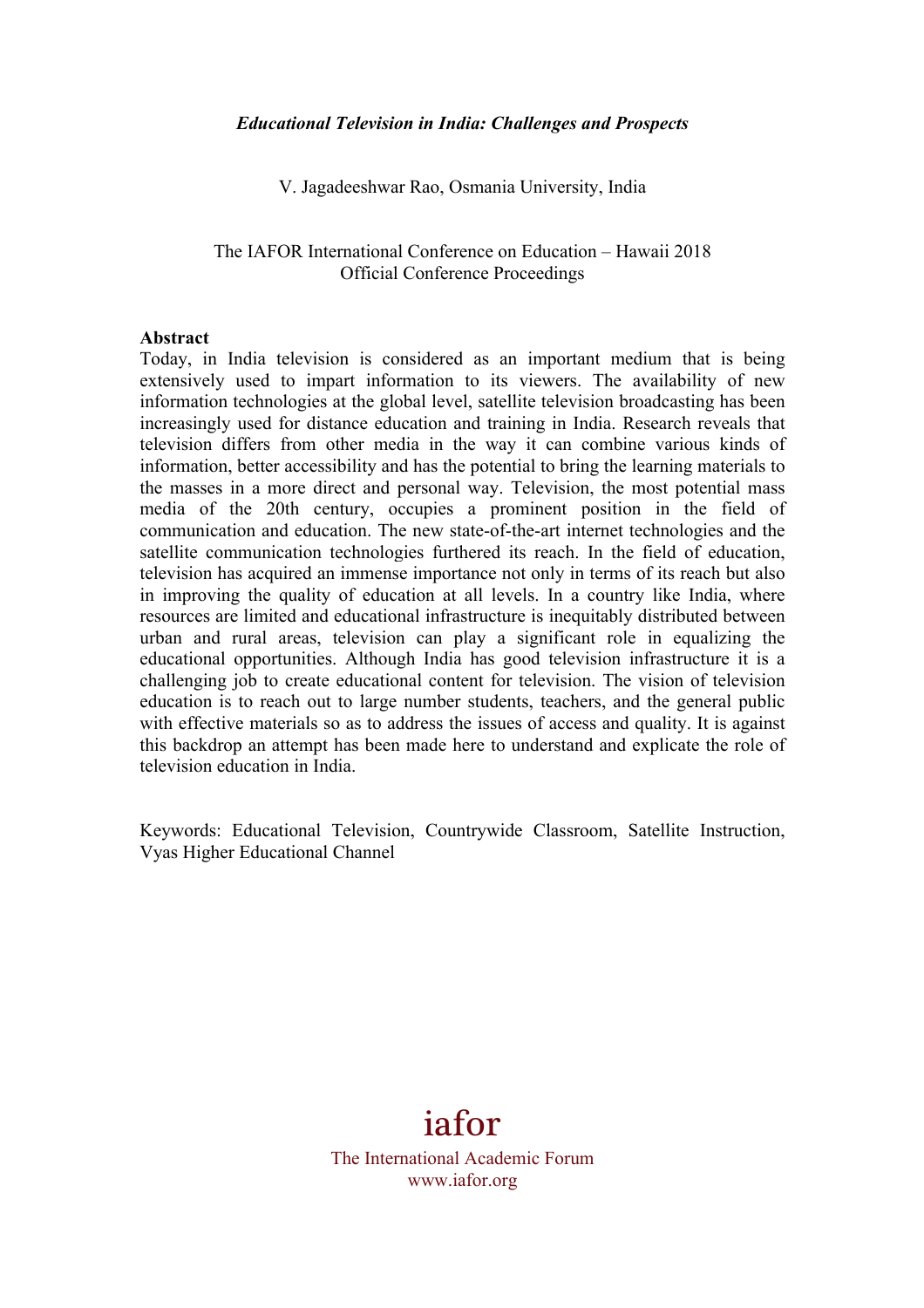### **Introduction**

The emerging technologies have redefined the art of communication. Today, mass media does not just pass on information from one end to the other. Rather it is a wholesome facilitation for two way communication. The mass media channels, be it radio, TV, internet, mobile – all have embedded the instant, anytime, anywhere capabilities for feedback there by making the entire communication process live and interactive. Today, television is considered as an important medium for dissemination of information. The new state-of-the-art internet technologies and the satellite communication technologies furthered its reach.

Because of its better accessibility, it is more effective to take information and knowledge to the masses in a more direct and effective way. Research studies reveal that television differs from the other media as it combines different media like text, audio, video, etc. Thus it is more potential to take learning materials to the masses in a more direct and personal way. In the field of education, television has acquired an immense importance not only in terms of its reach but also in improving the quality of education at all levels.

## **Television-the Beginning**

With the invention of television by John Baird in 1924, the erstwhile Union of Soviet Socialist Republics (USSR) became the pioneer in television. The first telecast in the USSR was made in 1931 and by 1938 two full-fledged TV stations started telecasting programmes on regular basis (UNESCO, 1964). The next is in the United State of America (USA). It started as an instructional medium in 1932 by the State University of IOWA, USA, on an experimental basis in a world fair. The British Broadcasting Corporation (BBC) started its public telecast on November  $2<sup>nd</sup>$ , 1936. Since then television has established itself, the world over, as a potent medium of information, education and entertainment.

# **Television as an Educational Tool**

Taking the cue from the experiments in USA, in 1932, many countries around the world started using television in training and teaching students at the national level much more innovatively, quickly, economically and efficiently. Japan, for example, is the most advanced country, where every school and educational institution is automatically linked and equipped with television receivers. The Japanese television is a part of the national TV system called *Nippon Has Kinkaid* / *Nihon Has Kinkaid* (NHK), with a network of around 100 relay stations. By 1967 they were interconnected with key broadcast stations to provide the most complete educational television coverage in the world (Moir: 1967).

In most of the European countries, in sixties, educational television was extensively developed. While Europe and the western countries were taking advantage of TV for education, many developing and underdeveloped countries, due to lack of enough resources, were not able to show much progress.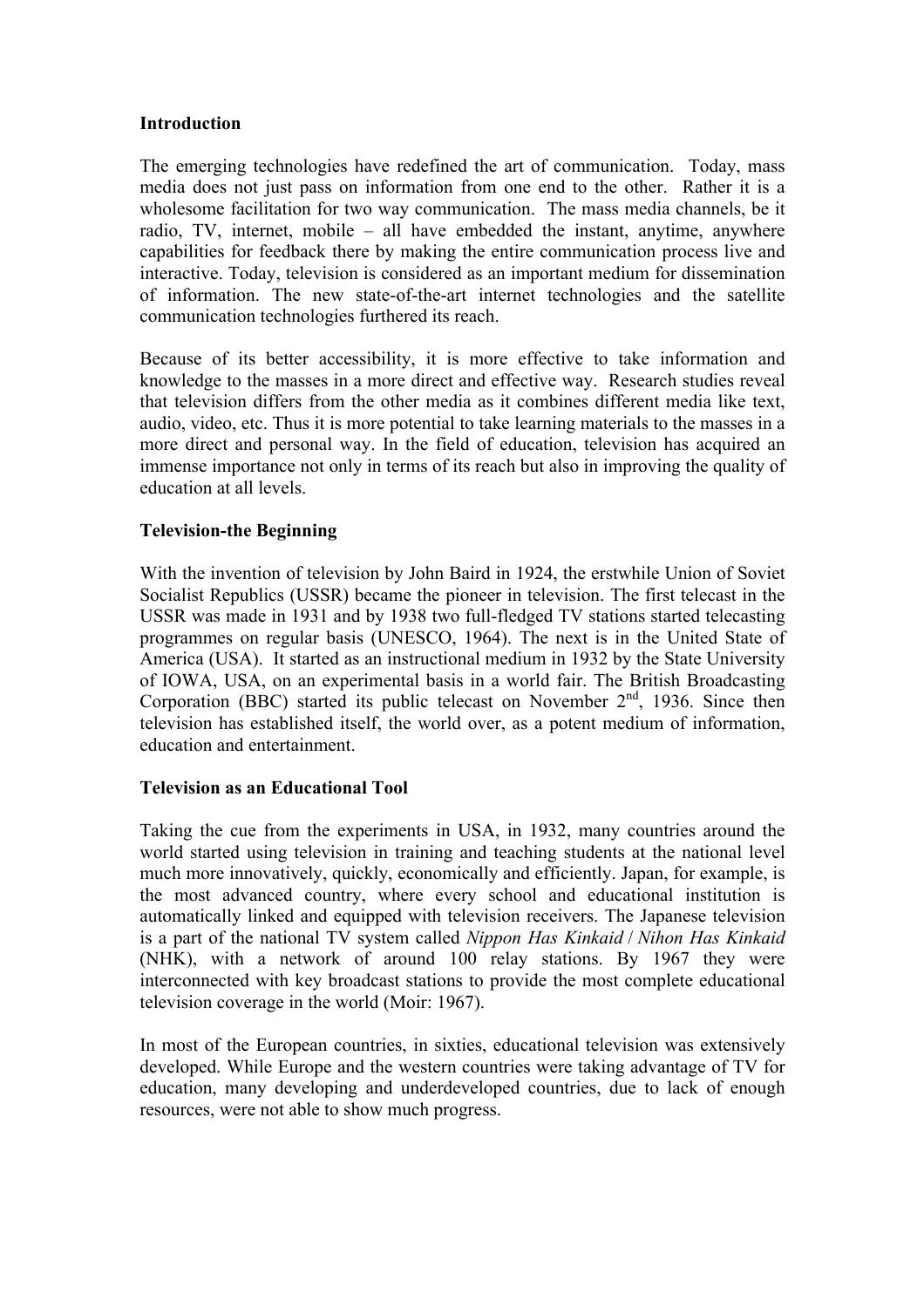## **Television in India**

Television was started as an instructional medium on experimental projects in India that as follows.

Delhi School Television Project: The transmission of School Television programmes started on October 24, 1959, as the first syllabus based science and English television programme, it was produced and telecast in India for higher secondary school students of Delhi, popularly known as "Delhi School Television" project. Subsequently, it acted as an efficient tool for imparting education to primary, secondary and even to the university level students.

## **Secondary School Television Project**:

This project was designed in 1961 for the secondary school students of Delhi. With an aim to improve the standard of teaching in view of shortage of laboratories, space, equipment and dearth of qualified teachers. This project started on an experimental basis in October 1961 for teaching Physics, Chemistry, English and Hindi for students of Class XI. The lectures were syllabus-based and were telecast in school hours as part and parcel of school activities. According to Paul (1968) 'by and large, the television schools did somewhat better in the test than the non-television schools'.

# **Delhi Agriculture Television (DATV) Project**:

This is also known as 'Krishi Darshan' initiated on January 26, 1966 for communicating agricultural information to the farmers an on experimental basis for the 80 selected villages of Union territory of Delhi through community viewing of television and further discussions among themselves. This experiment was successful and there was a substantial gain in the information regarding agricultural practices.

Satellite Instructional Television Experiment (SITE): The SITE was made to use television for primary education in 1975-76. During this time, communication satellite was used for direct broadcasting in the rural schools of six backward states in India. It is the world's largest jointly collaborated techno-social experiment. Major collaborators in the project were National Aeronautics and Space Administration (NASA), Indian Space Research Organisation (ISRO), National Council for Educational Research Training (NCERT) and Doordarshan. The main objective of SITE was to provide requisite information for national development to those who otherwise would have been deprived of such information for many years to come. It was made possible with the use of a satellite i.e., (ATS-6) to take television to the villages of India even before it reached the metropolitan cities. SITE demonstrated the utility of satellite communication as a tool for national development in general and education in particular (Agrawal and Aghi 1987).

The vision to use television through satellite for direct broadcasting was that of Dr. Vikram Sarabhai from ISRO, who was determined to bridge the urban-rural gap with the help of satellite technologies. His dream came true in the form of SITE project conducted between August 1, 1975 and July 31, 1976. For the first time in India, 2400 villages in the backward states of Andhra Pradesh, Karnataka, Orissa, Rajasthan, Bihar and Madhya Pradesh (400 villages in each state) could watch community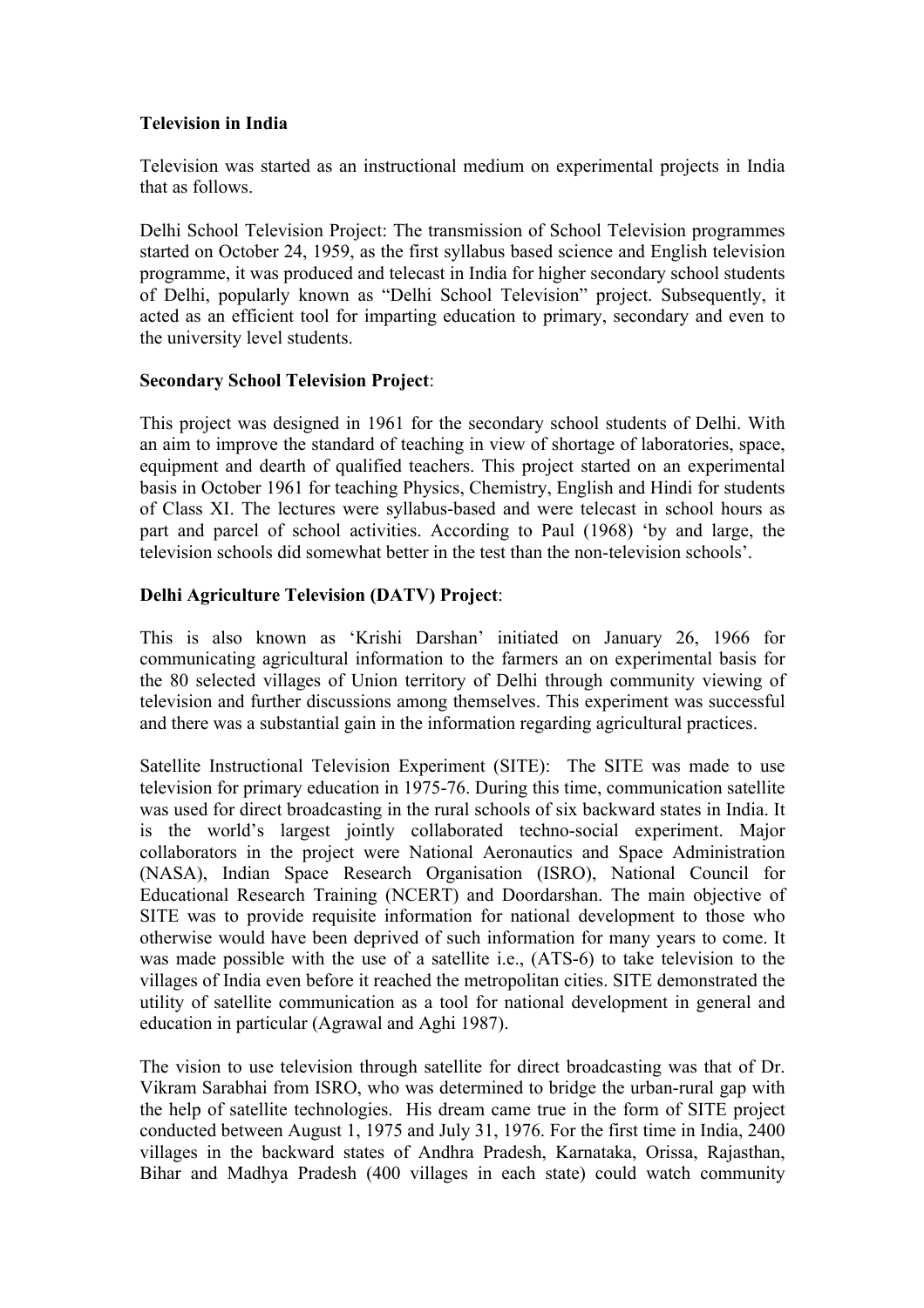television in their respective villages. The primary school children in the age group of 5-12 of class I to VIII could watch "enrichment" programmes in the local languages, namely Telugu, Kannada, Oriya, Rajastani and Hindi respectively, on all school days. It consisted of twenty-two and half minutes of community viewing, regardless of the age of the viewer and grade of the student. In addition, as part of the experiment, 4800 primary school teachers were given training in science education.

So far in the world, no one has conducted such a large-scale primary education television experiment or for that matter, primary school teachers training. In this respect, there is a great deal of learning for the universalisation and quality improvement of primary education through television. SITE experiment showed that the new technologies made it possible to reach large number of people in the remotest areas. The role of television was appreciated and it was accepted in rural primary schools as an educational force.

## **Indian National Satellite Project (INSAT-1982):**

In view of the possibility of covering the deep rural and inaccessible areas by terrestrial TV, the Government took another bold decision in 1975 to provide direct satellite coverage through INSAT to the people in such areas. The prime objective of the INSAT project was making the rural masses aware of the latest developments in the areas of agriculture, health and hygiene and enhancing the quality of telecommunications, meteorological and mass communication capabilities of the country. In this series India has launched nine satellites, six from abroad and three from India itself. The launch of satellites facilitated the telecast of educational programmes at the national level for the benefit of a sizable chunk of population. Soon after the launch of INSAT-1(A) in 1982, INSAT educational television service was started for elementary schools of India.

As part of INSAT Education project, the Educational Television (ETV) broadcasts were inaugurated and continued through terrestrial transmission from  $15<sup>th</sup>$  August 1982 in Orissa and Andhra Pradesh. Later, other states, namely Bihar, Gujarat, Maharashtra and Uttar Pradesh were covered under INSAT service using INSAT-1B in June 1983. In each state, a cluster of 3-4 districts were selected on the basis of backwardness of the area, availability of suitable developmental infrastructure and utilization of existing production facilities. The ETV programmes telecast with the help of INSAT- 1B were received with great success and brought about a marked change in the educational scenario of the area. This also left a good impact, in terms of qualitative and quantitative improvement, on the overall development of education. The INSAT system which was firmly in place opened up a variety of communication options by 1983. Taking a cue from SITE and Kheda Communication(Gujarat) experiments, and realising the potential of television in dissemination of knowledge and education, the University Grants Commission (UGC) seized this opportunity and proposed to utilise satellite communication to enrich the quality of higher education during the Sixth Five Year Plan (IGNOU, 2000).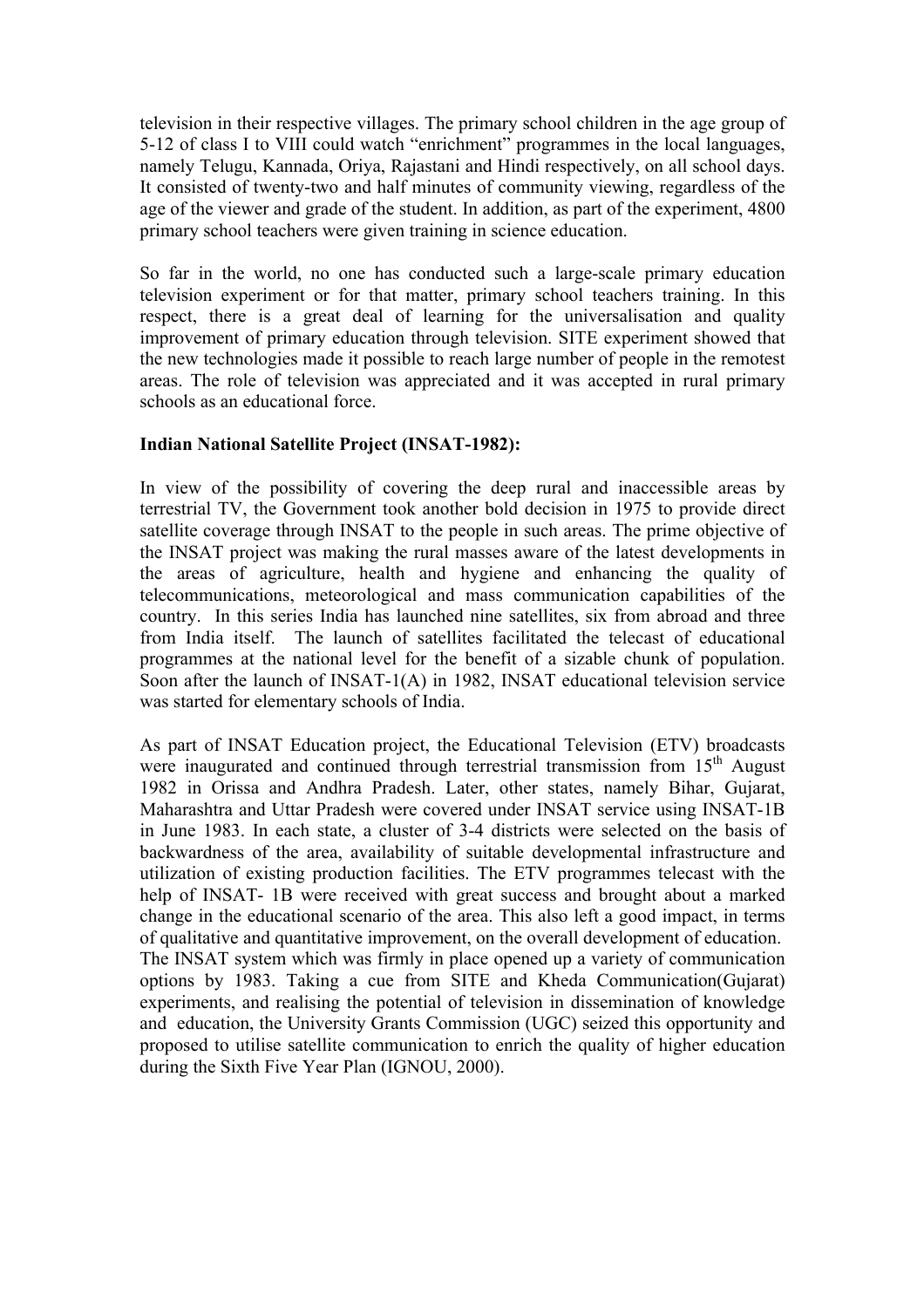# **UGC-Higher Education Television Project (1984**):

Higher Education in India got a fresh impetus through the launching of Countrywide Classroom (CWCR) programme in India. The UGC in collaboration with INSAT started educational television project, CWCR, on August 15, 1984 with the aim to update, upgrade and enrich the quality of education while extending its reach to UG and PG students across the country. The programmes attempted to overcome the obsolescence of the syllabus and presented the latest advances in all fields. These programmes are primarily targeted towards the undergraduate students in colleges, universities, open universities, correspondence courses. The secondary target groups are the students studying in  $+2$  level, post-graduate level academicians, teachers, housewives, senior citizens, executives etc. Its aim is to benefit the students residing in semi-urban as well as the remotest parts of the country where quality of teachers and teaching facilities are poor.

CWCR programmes were telecast on the national network on all days. In the initial stage, the CWCR used to depend more on educational programmes produced by other countries like USA, UK, Russia, Germany and Australia. Over a period of time the UGC's CWCR project acquired resources and established an inter-university Consortium for Education Communication (CEC) along with a chain of about 22 Educational Media Research Centres at different institutions in the country. In 2004, these centres were renamed as Educational Multimedia Research Centres (EMMRCs). The role of CEC was to collect programmes from media centres, conduct proper preview, technical check and make programme capsules for telecast network. One of the reasons why these production centres were located in the universities was to help them to make the best use of the expertise of academics and scientist working in these institutions. This project is very popular among students, teachers and other learners in the country and other parts of the world also (CEC website).

Research studies were conducted in order to assess the effectiveness of the talkback facility and its educational benefits. About 70% of the participants opined that talk back can enhance subject comprehension. More than 75% of the participants are of the opinion that talkback helps them participate in classroom discussion. 86% of the participants felt that talkback could enhance interest in CWCR programmes. Overall, the reactions of the students have been found favourable to the talkback method (Usha, V.Reddy, Sai Prasad and Rukmini, 1992&1995).

#### **Gyan Darshan**:

On January 26, 2000, Indira Gandhi National Open University (IGNOU) created history in educational television by launching a dedicated satellite based national educational channel called Gyan Darshan (GD). It was jointly launched by Human Resource Development, Information & Broadcasting, the Prasar Bharti and IGNOU launched Gyandarshan.

# **Vyas-Higher Education Channel**.

With two decades experience in Countrywide Classroom and its potential, UGC through its inter-university centre of CEC launched in 2004 a 24-hour higher educational channel called 'Vyas' to impart knowledge to households, students,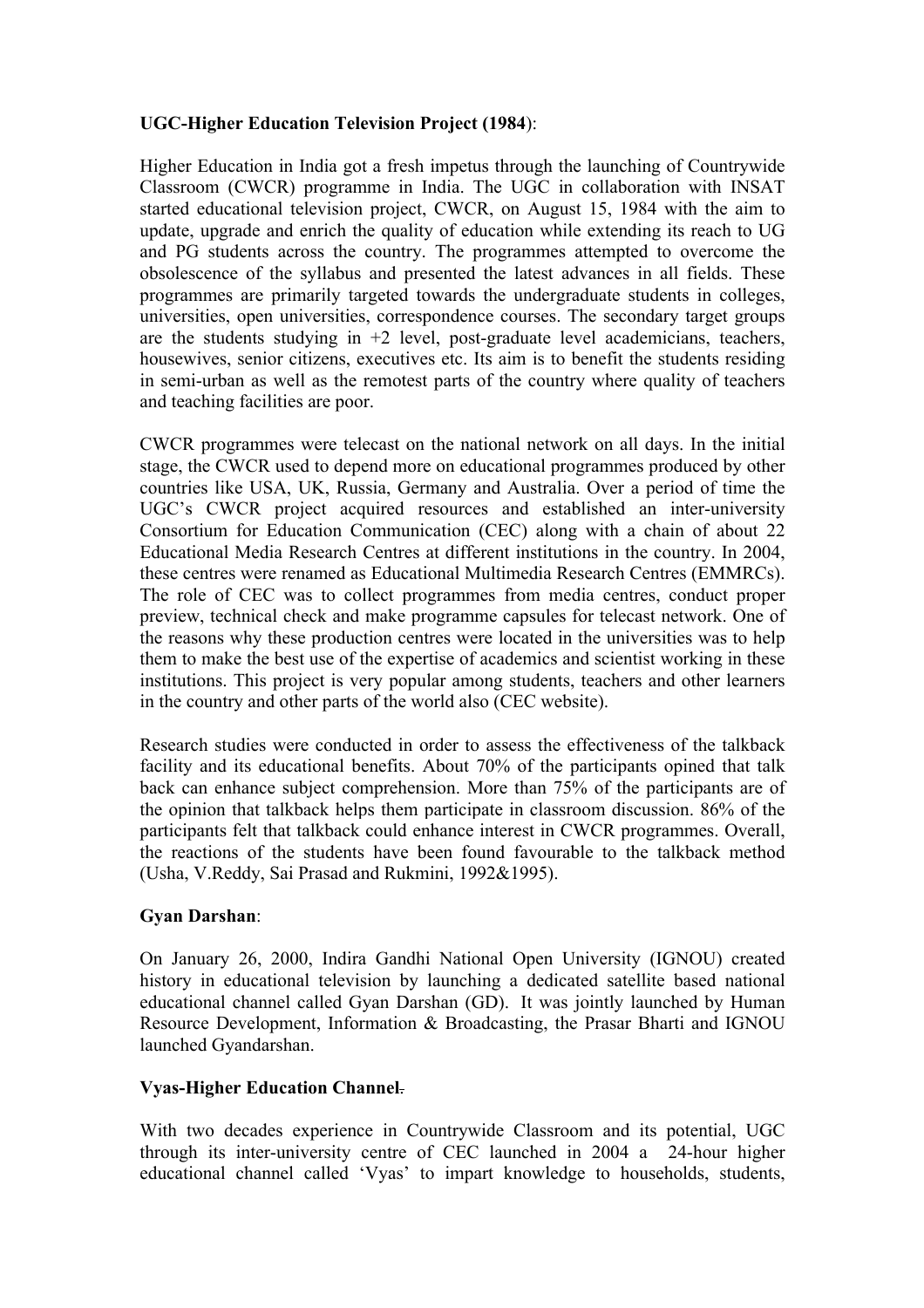teachers and public. With the establishment of 'Vyas', the focus shifted to curriculumbased, syllabus oriented programmes as against the enrichment programmes, which imparted knowledge beyond the text books. Initially, the programmes were mostly produced in English language but of late programmes are made in Hindi and some regional languages as well. All the EMMRC's are producing educational programmes for the 24 hours transmission (CEC Website: www. cec-ugc.org and Rao, Jagadeeshwar V. (2007).

## **Challenges and Prospects**

Research studies from SITE and INSAT indicate large-scale investment in "educational television" both for primary and higher secondary and college education. Centrally supported production studios have been set up in six SITE states, where enrichment programmes are being produced for primary school children. Similarly, nearly two dozen production studios have been set up by the University Grants Commission in various universities/ institutions across India to produce enrichment/syllabus based programmes for college students. Over a period of time, Doordarshan, a public service television channel has gradually relinquished its social responsibility of telecasting educational programmes. All these have been handed over to educational planners who are now directly responsible for educational telecast from UGC-CEC, IGNOU and NCERT.

India stands tall, except maybe for China, to have such a remarkable achievement in educational television, production and transmission capability. From primary to higher education, it has helped not only the students who did not get a first chance to go to school/college, but for a large number of housewives and senior citizens, who have a second opportunity for education. In a rapidly changing information and knowledge world, television has helped updating, upgrading and enhancing the societal knowledge. The critical question is: what has India achieved in the last three decades at a colossal cost? The educational planners have not been able to decide whether to use media for classroom teaching or enrichment. Also, it is high time that one must examine what role media can play in the universalisation of education in an over-populated country of several million unemployed graduates, who could be meaningfully employed to provide education in India.

With the advent of multimedia and other technological developments, new vistas have been opened for the educational television as it can be made more interactive as education is now in the process of going on-line. The term multimedia broadly describes multiple media types being accessed interactively via computer.

Television has a significant role to play in conventional as well as in distance education with its special position, the way of presentation and qualities peculiar to it. Thanks to its special features, television helps conventional and distance education in many ways. Notwithstanding its popularity as a medium of entertainment, television can be used effectively to teach especially the Indian rural masses.

According to experts, television seems to have adapted itself better to the new technologies and changing tastes of its audience than any other media. This is reflected in the style of programming, the production techniques and developments in television technology itself. The most evident shift seems to be striking at the very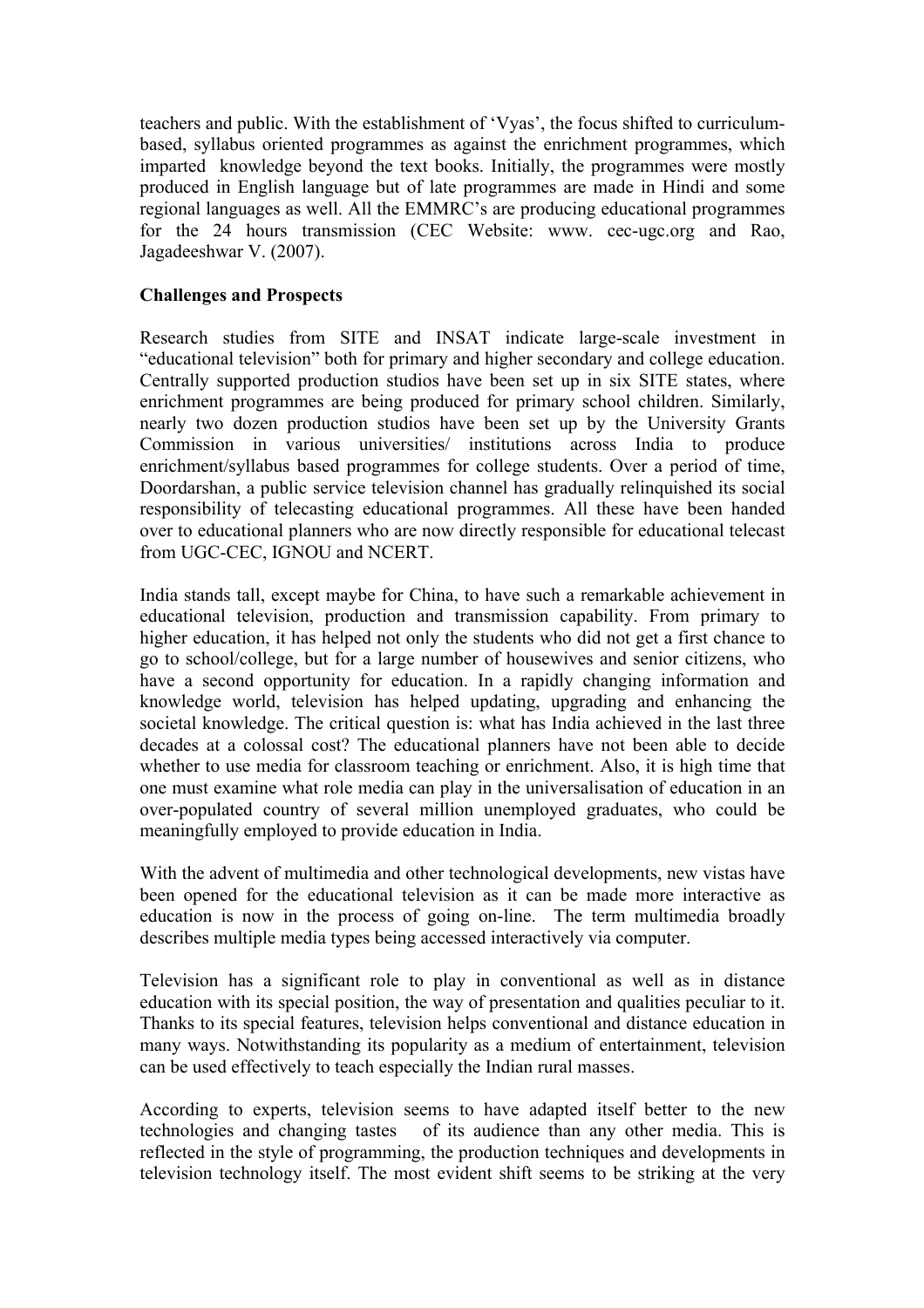root of the nature of educational television itself. Thanks to convergence of technologies, television is fast becoming and effective, interactive medium- a paradigm shift from its monolithic one-way communication process. Today most educational television channels tend to spend a considerable amount of time for interaction. This is true of both Indian and foreign educational channels. This somehow seems to sustain the audience for they feel that they belong to this community.

The launch of Gyandarshan, a satellite channel by IGNOU, and other educational channels like EKLAVYA, VYAS, etc., under the umbrella of Gyandarshan made a good beginning but could not make a significant contribution as their reach is limited to some cable areas; if at all it is carried by the cable operator. Moreover, the cable operators assign weaker frequencies to Gyandarshan which results in poor reception quality of the programmes which is also related to the quality of transmission they receive.

The quality of educational television programmes produced by the media centres and educational institutions has always remained a case of concern. Out of 20,000 programmes produced by various UGC media centres for CEC-UGC in different subject categories almost 50% are below quality. The same is the case with the programmes produced by the CIET, SIETs, and the EMPCs in different Open/Distance Universities in the country.

The poor quality is attributed to two reasons; one, the lack of enough resources, and second the lack of talented manpower for production of educational television programmes. The reason for not attracting talented manpower is rooted in lack of proper economic resources. What is required is the pooling of all the resources to attract more and more of talented manpower and involving experienced media professionals, teachers, writers and engineers and the technicians to create a movement for the uplift of educational television. Shortage of funds for research, one of the most important aspects of educational television, always results in poor quality of programmes. All these factors put together result in the production of mediocre programmes by production centres involved in production of educational programmes, the programmes that, perhaps, no one likes to see and only a very few watch (Rasool, Shahid, 2012).

Despite the above drawbacks and problems faced by the educational television, it still retains its importance in imparting education to thousands who seek it. A welldesigned educational television programmes can motivate the students to watch more, inculcate their reading habits, encourage independent learning, develop new insights, but that is possible only, when the traditional method of teaching through lecturers is replaced or augmented with more exciting television programmes in the form of demonstrations and discoveries. The poorly designed content of educational programmes is an impediment in its growth as a powerful supplement to traditional teaching.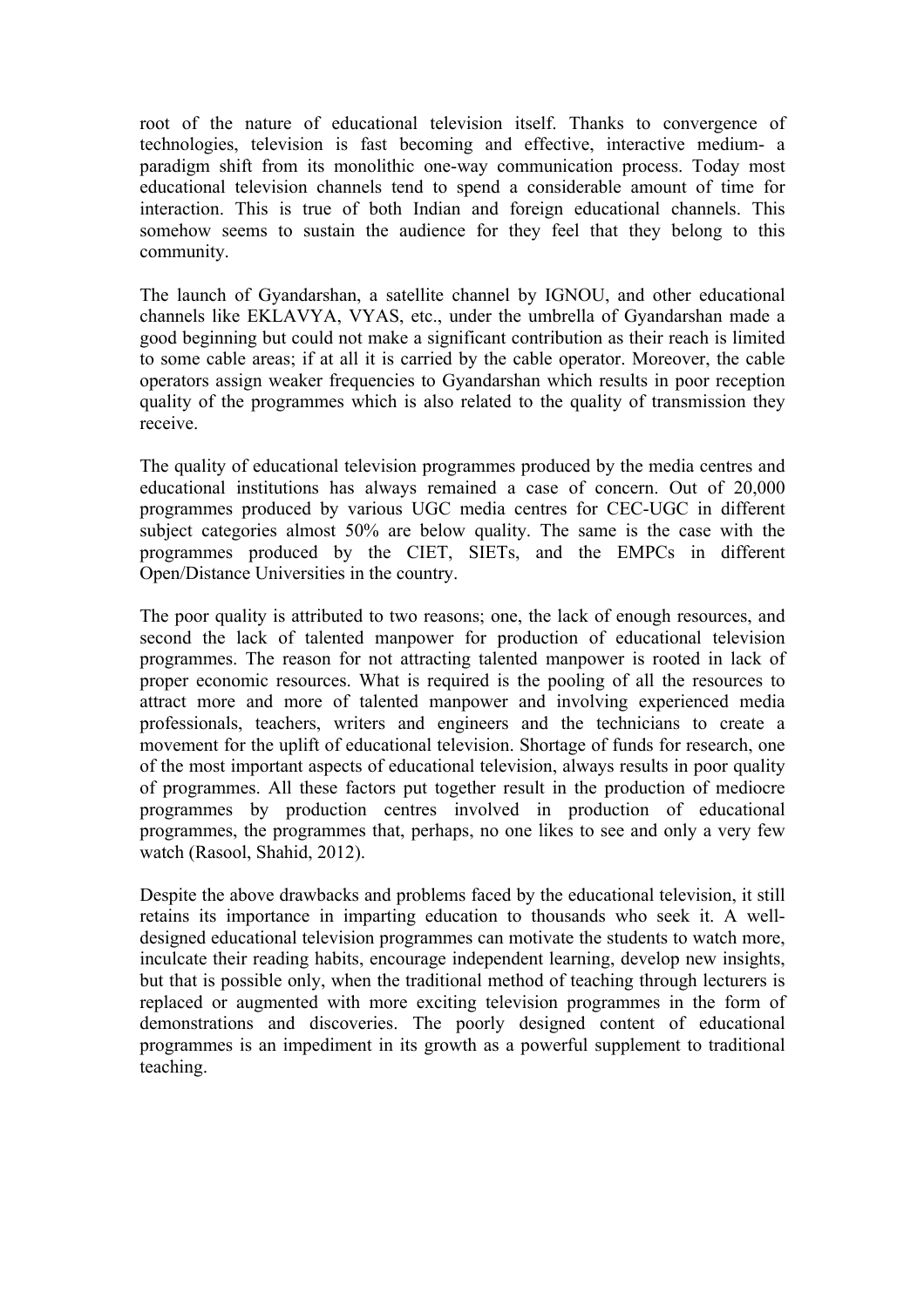### **Conclusions**

The Indian television education has undergone many changes. It is being used in conventional and distance education. This has a greater scope in developing countries. The various initiatives by the government of India underline the role and significance of television in education.

Although it does not replace classroom teaching, television has a significant role to play in conventional as well as in distance education with its special position, the way of presentation and qualities peculiar to it. Thanks to its special features, television helps conventional and distance education in many ways. Notwithstanding its popularity as a medium of entertainment, television can be used effectively to teach, especially the Indian rural masses.

According to experts, television seems to have adapted itself to new technologies and changing tastes of its audience than any other media. This is reflected in the style of programming, the production techniques and developments in television technology itself. The most evident shift seems to be striking at the very root of the nature of television itself.

To sum up, another new beginning has been made to achieve the national goals of education and catapult India to be a knowledge super power. The vision of television education particularly higher education channels and e-learning, therefore, is to reach out to large number of students, teachers and general public with quality educational material electronically so as to address the issue of access and equity with quality higher education. The success or failure of any programme largely depends on the students' response. Educational television should not be restricted to any one particular type of programmes. Hence, the content should be a judicious mix of direct teaching, enrichment and general awareness programmes.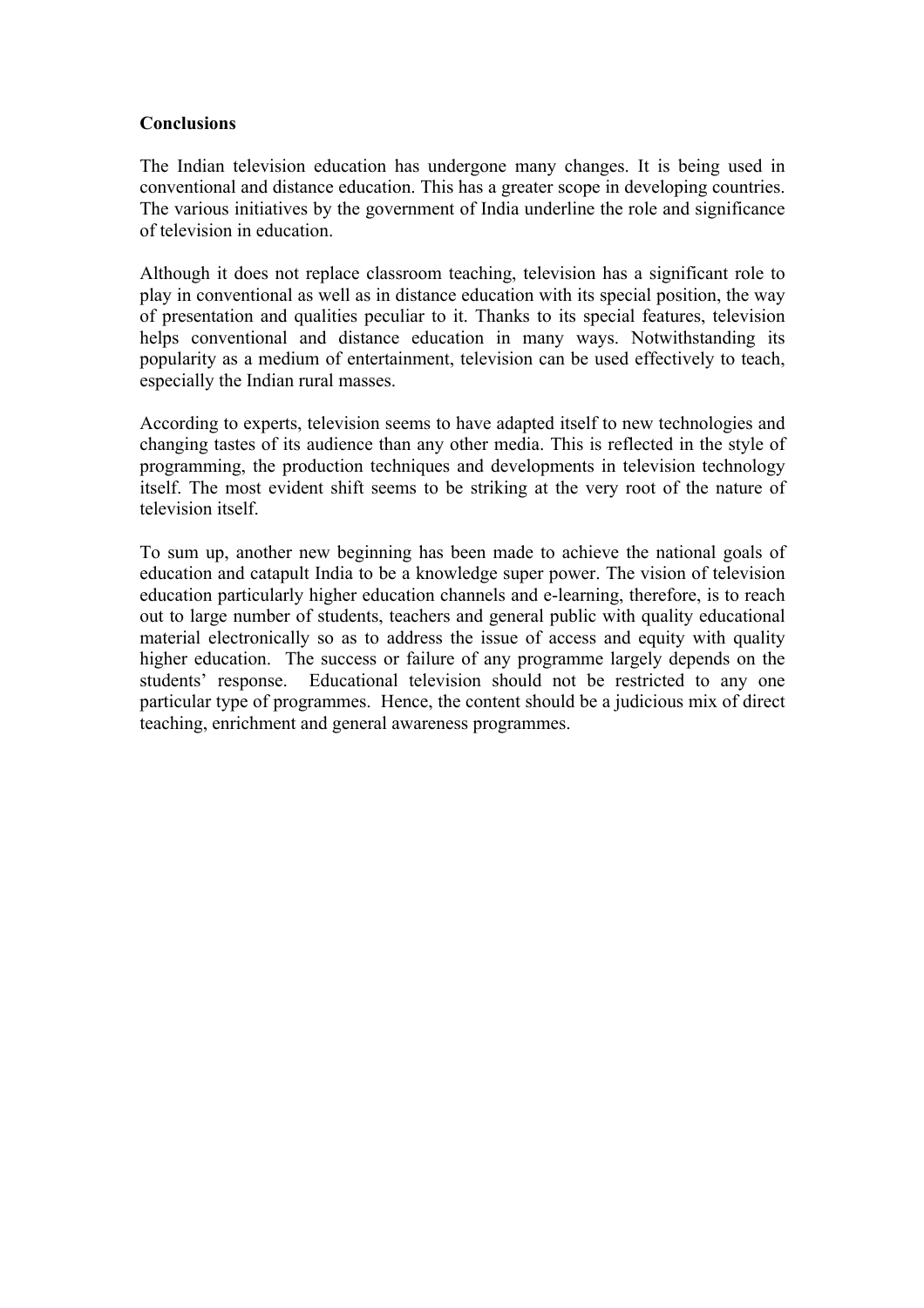#### **References**

ADMAR Report of National "Viewership Study 97 on UGC CWCR Programmes" CEC, 1997, New Delhi.

ASnapshotofIndianTelevisionHistoryhttp://www.indiantelevision.com/indianbrodcast/ history/historyoftele.htm

Agrawal, B.C. (1978, 1981&1987) & Raghaviah, S. (2006). India: Public Service Broadcasting and changing perspectives.

Agrawal, C. Binod. Television comes to village: An Evaluation of SITE., Bangalore: ISRO, 1978.

Audience Research Unit (1991) Television India, Director General Doordarshan, New Delhi.

Bakhshi, A.K. (2013). CEC, Newsletter, New Delhi; ICT in Education: Need of the Hour, Vol.14, No.07. p.3.

Bates A.W. (1981). 'Some unique characteristics of television and some implications for teaching & learning', Journal of Educational TV, Vol.7, No.3.

Bates, A. W. (1983) Adult learning from educational television: The Open University experience. In M. J. A. Howe (Eds.), Learning from television: Psychological and educational research (pp. 57-77). London: Academic Press.

Bates, A. W. (1987) Television, learning and distance education. Milton Keynes, UK: The Open University, Institute of Educational Technology.

Bates A.W. (1988). Technology for distance education; a 10-year perspective, Open Learning, Vol. 3, No. 3.pp 3-12.

Brietenfield, F. (1968). Instructional television: The state of the art. New York: The Academy for Educational Development. Cited by Jeffries,

CEC (2010), RESEARCH REPORT On NATIONAL VIEWERSHIP SURVEYON UGC-CEC VYAS HIGHER EDUCATION CHANNEL TELECAST THROUGH CABLE & SATELLITE AND DD DTH, NEW DELHI.

CEC Website: www. Cec-ugc.org

CEC-IGNOU-ISRO (1995). National Talkback Experiment on New Communication and Information Technologies – A course taught Teleconference- 1994, unpublished Report.

Chandiram, J. (2010, March 24). Green Kerala Express. *The Hoot.* Retrieved from www.thehoot.org/web/home/story.php?storyid=44158&pg 24.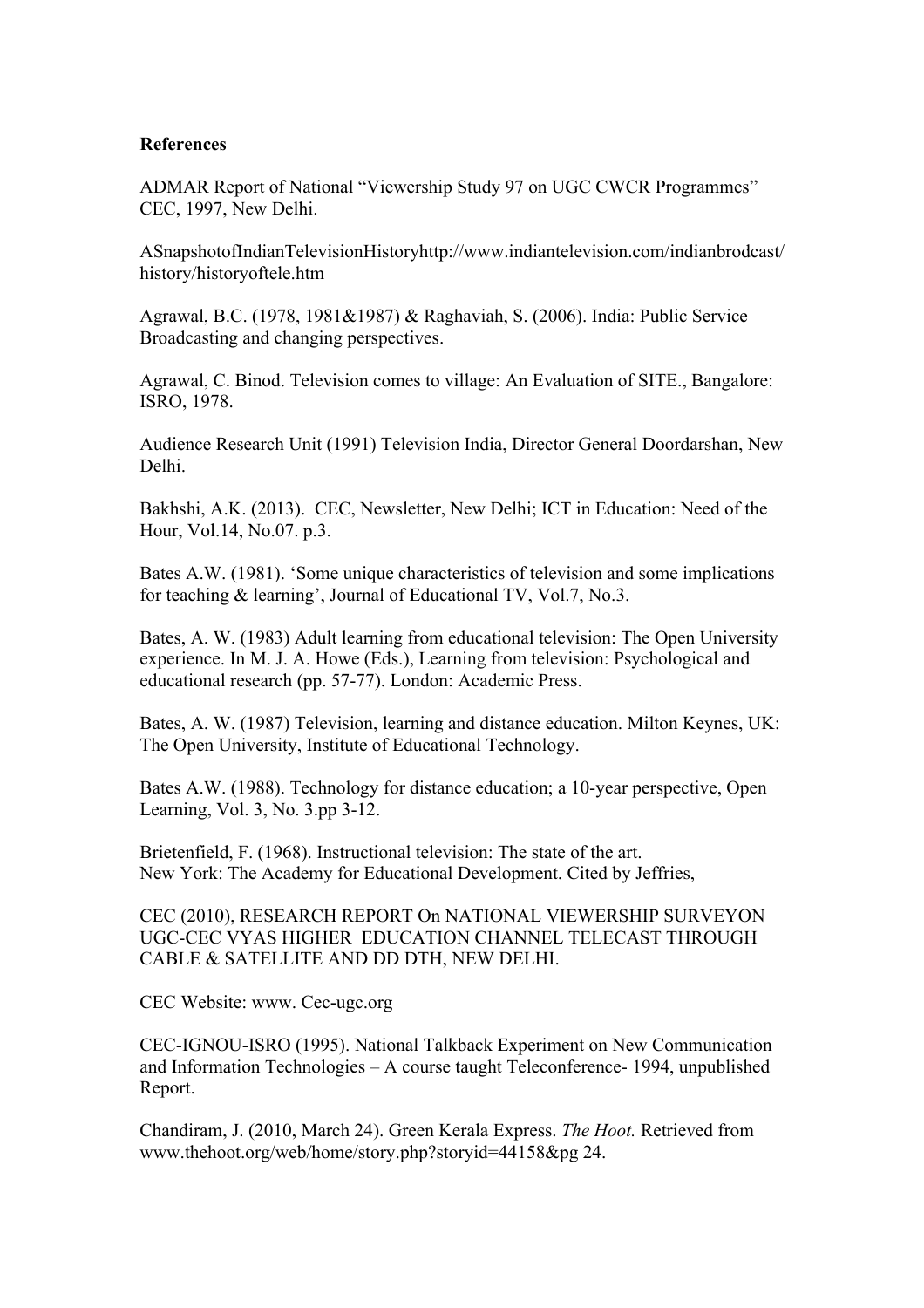Chaudhary, S.S. (1996): Current Trends, Methods and Technologies in Distance Education for Primary School Teachers, a working paper for Commonwealth of Learning, Vancouver rent status of Indian Television Market (2002).

Ghosh, P.P. (1996). Disinformation and Market Forces. In Dyal, R., & Gupta, V.S. (Eds.) (1998), *Media and Market Forces: Challenges and Opportunities* (pp. 45-47). New Delhi: Concept Publishing Co.

Gupta, V.S. (1995). *Third Revolution in Indian Perspective: Contemporary Issues and Themes in Communication.* New Delhi: Concept Publishing Co.

Herman, E.S., & Mc Chesney, R.W. (2001). *The Global Media: The New Missionaries of Corporate Capitalism.* London: Continuum. http://www.indiantelevision.com/indianbrodcast/history/historyoftele.htm)

Hull, R. (1962). 'A note on the history behind ETV. Educational television, the next ten years'. Stanford CA: Institute for Communication Research cited by Jeffries, Michael (1999), and IPSE - Research in Distance Education http://www.ihets.org.

IGNOU (2000). Course ES-318: Communication Technology for Distance Education, Post Graduate Diploma in Distance Education programme, New Delhi: IGNOU

IGNOU Profile (2002), Indira Gandhi National Open University, New –Delhi, India. Jagadeeshwar Rao, V (2007). Educational TV in India, Mass Communicator, JIMS, New Delhi, PP: 1-7.

Jagadeeshwar Rao, V (2007). Educational Satellite Network at the Classroom end, Osmania Journal of Social Sciences, O.U., Hyd., PP: 85-89.

Jeffrey, Robin (2006). The Mahatma didn't like the movies and why it matters: Indian Broadcasting Policy, 1920s-1990s. In Mehta, Nalin (Ed.) (2009), *Television in India: Satellites, Politics and Cultural Change*. New York: Routledge Johnstone, B. and Carlson, D. (1998). History of Electronic publishing http://www.iml jou ulf edu.

Johnson, Kirk (2000). *Television and Social Change in Rural India.* New Delhi: Sage Publications.

Joshi, P.C. (1985). *An Indian Personality for Television: Report of the Working Group on Software on Doordarshan.* New Delhi: Ministry of Information and Broadcasting, Government of India.

Kumar, K.J. (2000). *Mass Communication in India.* Jaico Publishing New Delhi.

Kumari, Abhilasha and Akthar Ali. (1991). Programme Evaluation series Report-1, MCRC, New Delhi.

Magnuson, G.W.S. (1965),'Educational Television Progress Report, Public Broadcasting policy base http://www.current.org/pbpbabout.html.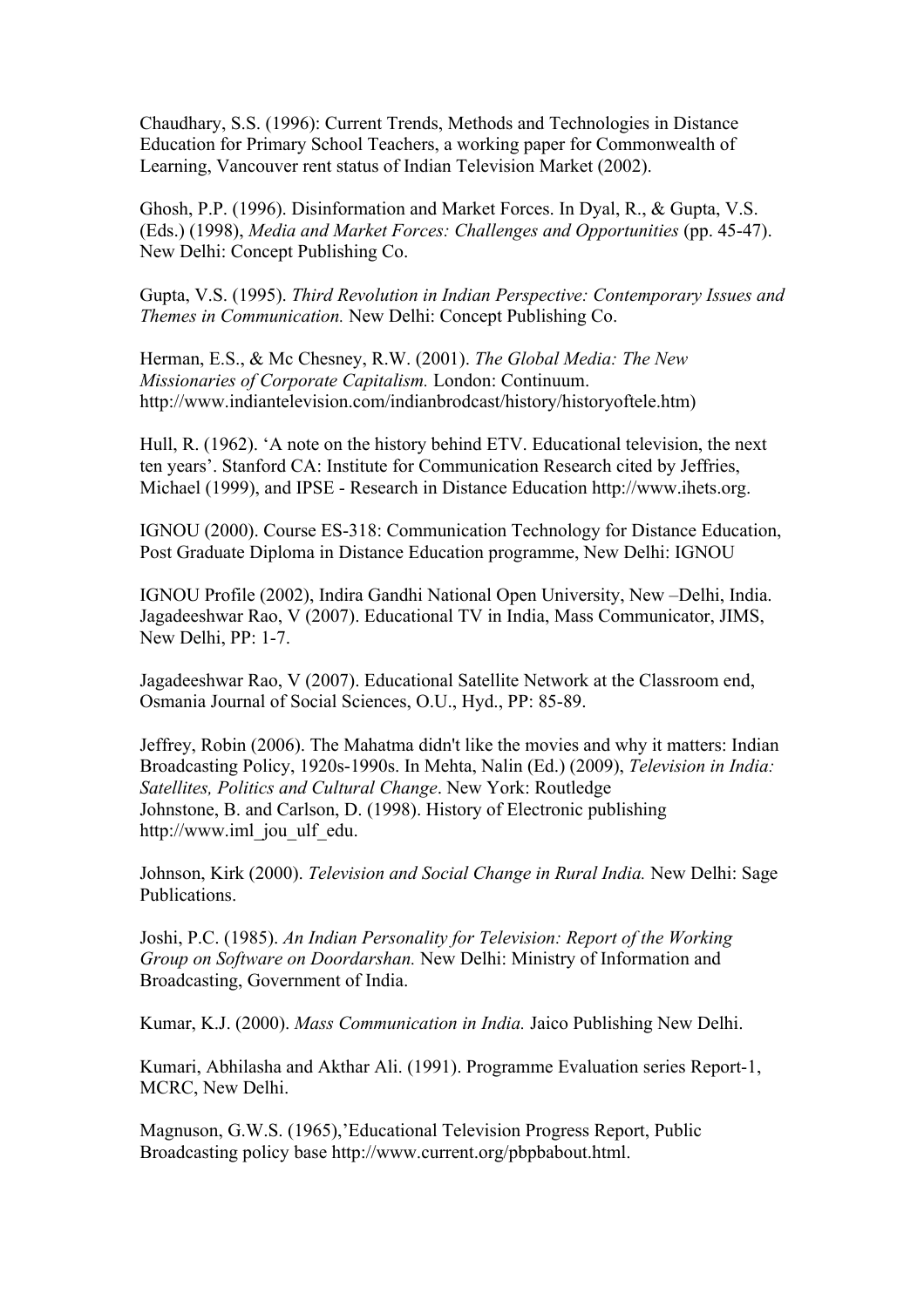McBride, S. (1978). Many Voices in one World: Communication and Society Today and Tomorrow, UNESCO, Paris.

Mehta, Nalin (2008). *India on Television: How Satellite News Channels have changed the way we think and act?* New Delhi: Harper Collins. 25

MHRD Website: www.education.nic.in

Michael (1999), IPSE- Research in Distance Education http://www.ihets.org Mission Document (2009). NME-ICT, MHRD, Govt.of India, New Delhi.

Ninan, S. (1995). *Through the Magic Window: Television and Change in India.* New Delhi: Penguin.

Ninan, S. (1998). History of Indian Broadcasting Reform. In Price, M.E., & Verhulst, S.G. (Eds.), *Broadcasting Reform in India: Media Law from a Global Perspective,*  (pp. 1-21). New Delhi: Oxford University Press.

Ninan, S. (2007). Reining in Broadcasters. *Vidura, Vol. 44(3),* 10-12.

Page, D., & Crawley, W. (2001). *Satellites over South Asia: Broadcasting Culture and the Public Interest.* New Paul N. (1968). School Television in India, New Delhi: All India Radio.

*Public Service Broadcasting (2005): A Best Practices Sourcebook*. Singapore: UNESCO.

Rasool, Shahid. (2012). Educational Television in India-present scenario future prospects, concept publishers, New Delhi.

Rogers, E.M., (1986): Communication Technology: The New Media in Society, New York: The Free Press.

Salomon, G. (1979) & Olson and Bruner (1974). Interaction of Media, Cognition and Learning, London.

Satyanarayana, P. and Sesharatnam, C. (2000). Distance Education: What? Why? How? Booklinks Corporation, Hyderabad (India), pp: 95-96. Seneviratne, K. (Eds.), *Public Service Broadcasting in the Age of Globalisation* (pp. 149-164). Singapore: Asian Media Information and Communication Centre.

Singhal, A, & Rogers, Everett M. (2001). *India's Communication Revolution: From Bullock Carts to Cyber Marts.* New Delhi: Sage Publications.

UGC website: www.ugc.ac.in.

UGC (2012).INCLUSIVE AND QUALITATIVEEXPANSION OF HIGHER EDUCATION. *Higher Education in the 12th Five-Year Plan,* New Delhi.